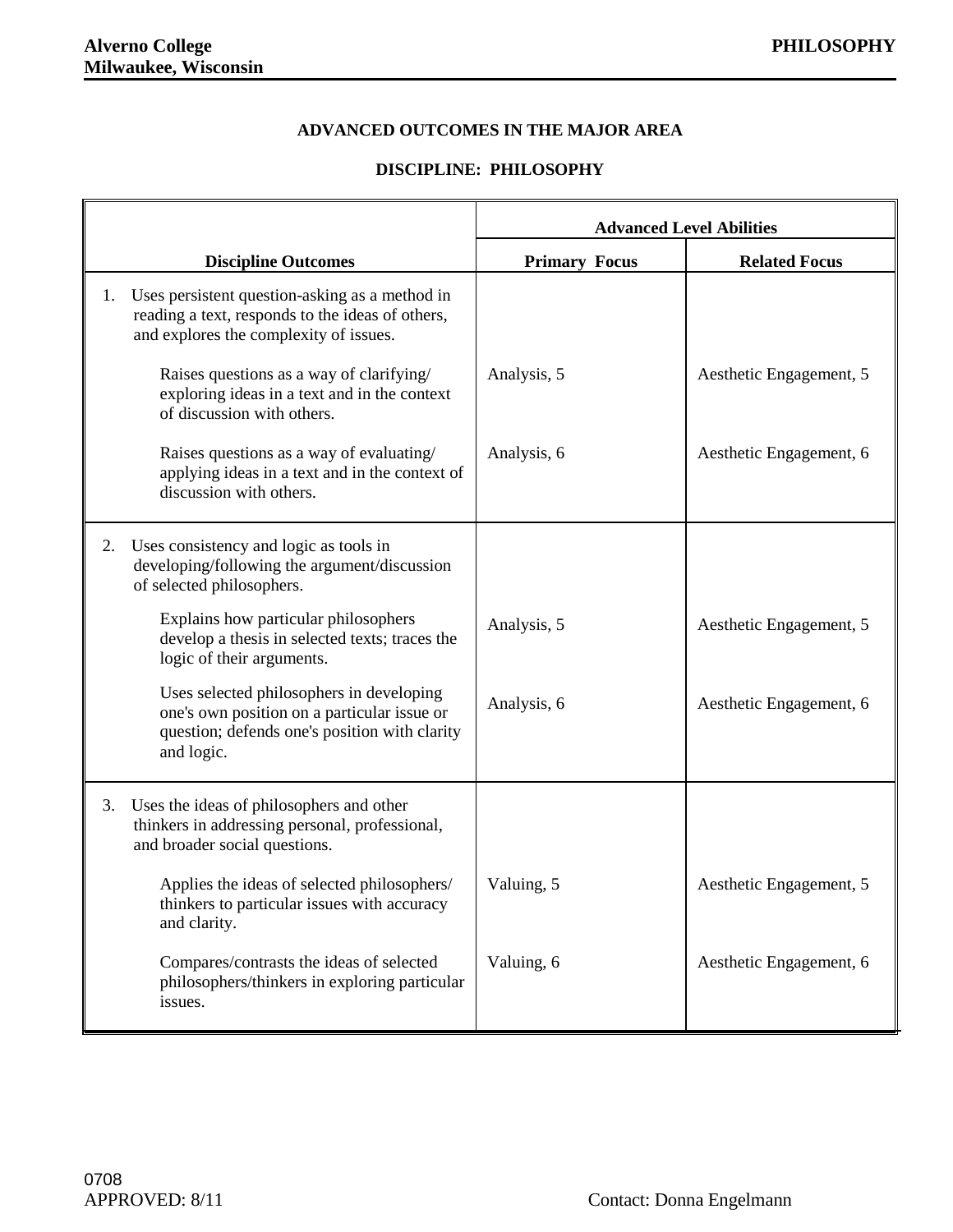# **Alverno College PHILOSOPHY Milwaukee, Wisconsin Page 2**

| 4. | Identifies the culturally grounded assumptions<br>underlying the ideas of philosophers/thinkers<br>and one's own response to those ideas.<br>Makes relationships between the prevalent<br>culture values/assumptions and the ideas of<br>thinkers at that time; explores one's own<br>response to those ideas in relation to one's<br>own cultural experience.<br>Begins to develop a working sense of how<br>culture operates in the lives of people,<br>particularly how it affects the way they | Valuing, 5<br>Valuing, 6 | Aesthetic Engagement, 5<br>Aesthetic Engagement, 6 |
|----|----------------------------------------------------------------------------------------------------------------------------------------------------------------------------------------------------------------------------------------------------------------------------------------------------------------------------------------------------------------------------------------------------------------------------------------------------------------------------------------------------|--------------------------|----------------------------------------------------|
|    | arrive at their sense of meaning and<br>purpose; applies these insights to one's own<br>reflection on meaning.                                                                                                                                                                                                                                                                                                                                                                                     |                          |                                                    |
| 5. | Analyzes ideas in relation to their context and<br>raises questions about one's own ideas and<br>context on the basis of that analysis.                                                                                                                                                                                                                                                                                                                                                            |                          |                                                    |
|    | Explores the relationships between the ideas<br>of particular thinkers and the events and<br>conditions surrounding their lives.                                                                                                                                                                                                                                                                                                                                                                   | Valuing, 5               | Aesthetic Engagement, 5                            |
|    | Examines one's response to the ideas of<br>particular thinkers by considering the events<br>which surround one's experience.                                                                                                                                                                                                                                                                                                                                                                       | Valuing, 6               | Aesthetic Engagement, 6                            |
| 6. | Shows how experience and interpretations of<br>experience have multiple layers of meaning;<br>sees beyond the literal and obvious to the more<br>subtle and complex; practices comfort with<br>ambiguity, uncertainty, loose ends.                                                                                                                                                                                                                                                                 |                          |                                                    |
|    | Explains the meaning, significance, and<br>implications of philosophical texts rather<br>than merely stating the position of an<br>aesthetic work in relation to philosophical<br>issues.                                                                                                                                                                                                                                                                                                          | Analysis, 5              | Aesthetic Engagement, 5                            |
|    | Applies the ideas of philosophers/thinkers<br>to issues in a way which clarifies and/or<br>helps to resolve the issues while<br>maintaining an awareness of the complexity<br>which might make any resolution<br>conditional.                                                                                                                                                                                                                                                                      | Analysis, 6              | Aesthetic Engagement, 6                            |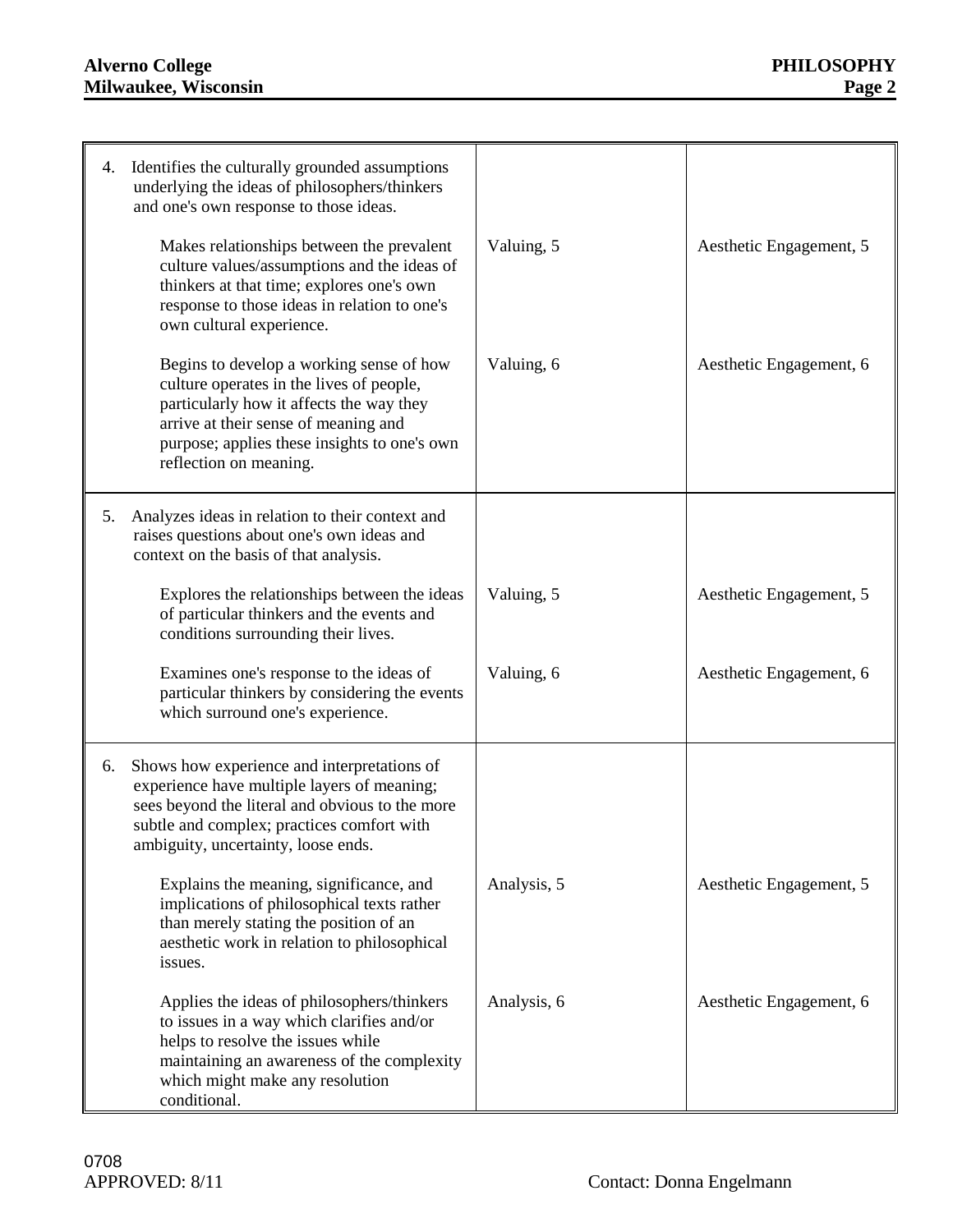# **Alverno College PHILOSOPHY Milwaukee, Wisconsin Page 3**

| 7. | Approaches philosophical questions as matters<br>of personal significance.                                                                                                                                                                          |             |                         |
|----|-----------------------------------------------------------------------------------------------------------------------------------------------------------------------------------------------------------------------------------------------------|-------------|-------------------------|
|    | Actively engages in discussion of<br>philosophical issues; consistently uses the<br>ideas of philosophers/thinkers in examining<br>one's own experience and perspective.                                                                            | Analysis, 5 | Aesthetic Engagement, 5 |
|    | Develops one's own statement about a<br>particular philosophical issue or one's<br>general philosophical perspective, using the<br>ideas of selected thinkers in doing so;<br>explains/defends one's view in response to<br>the question of others. | Valuing, 6  | Aesthetic Engagement, 6 |
| 8. | Articulates the ways in which one will continue<br>to explore philosophical questions and how that<br>process relates to the rest of one's life.                                                                                                    |             |                         |
|    | Explains how the discipline of Philosophy<br>relates to one's support/major areas of<br>study; explains how one might continue to<br>foster the philosophic discipline in one's<br>life.                                                            | Analysis, 5 | Aesthetic Engagement, 5 |
|    | Articulates the qualities/abilities of<br>Philosophy which have been most<br>significant in one's learning and why;<br>explores how one's future choices might<br>help one continue to develop those<br>qualities/abilities.                        | Valuing, 6  | Aesthetic Engagement, 6 |